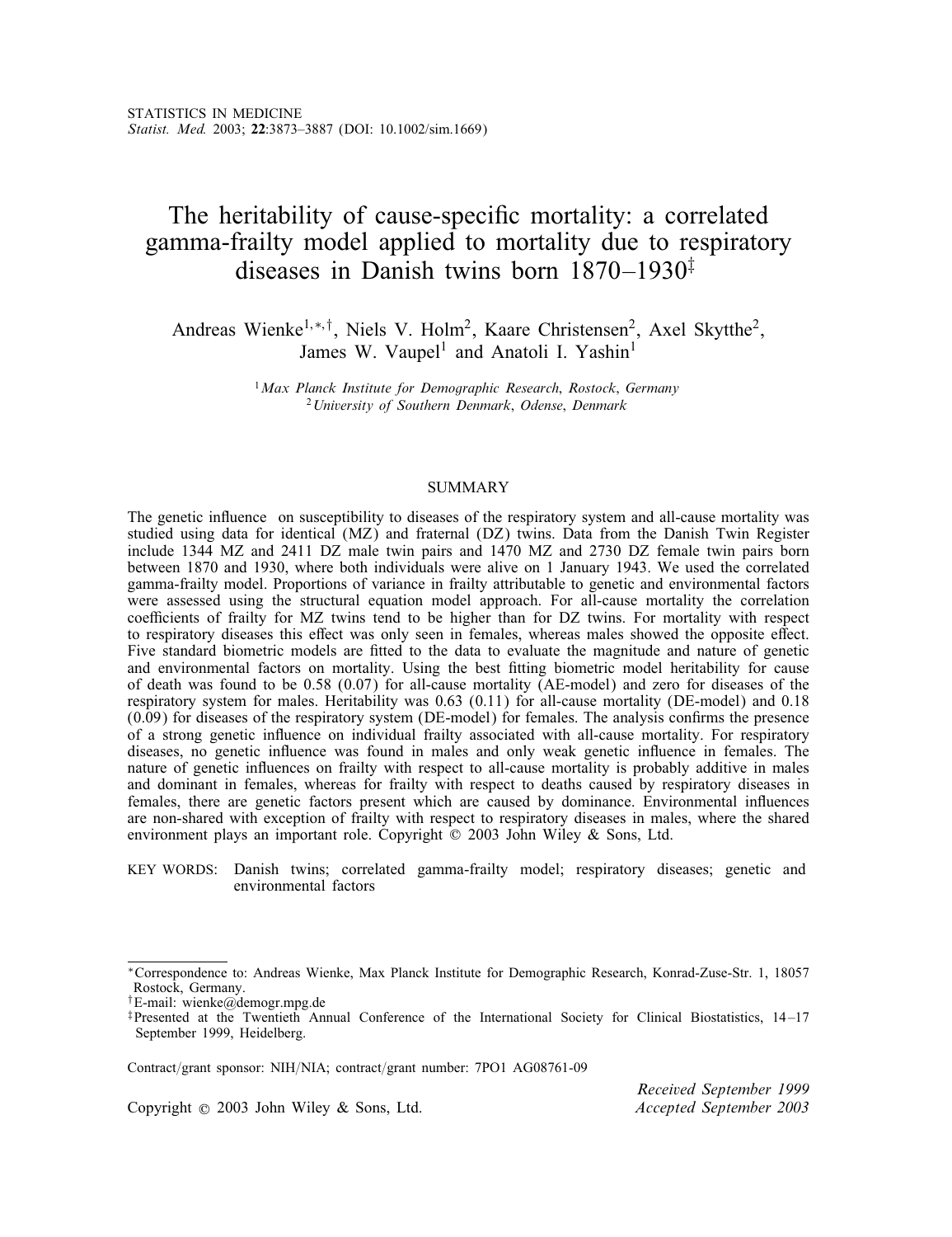# INTRODUCTION

Recently, there has been an increasing amount of interest placed on assessing the genetic influence on the variation in human life span. Some researchers are interested in specific genes that may influence longevity ('longevity' or 'frailty' genes)  $[1-3]$ , others are more interested in assessing the overall genetic influence on the variation in human life span. Family studies have shown weak correlations between the age at death of parents and offspring  $(0.06-0.15)$  and stronger correlations between the age at death of siblings  $(0.04-0.35)$  [4, 5]. The nature of genetic effects responsible for similarities between siblings may be additive or non-additive, whereas factors contributing to parent-offspring resemblance can only be additive. Non-additive genetic effects are not transmitted from parents to offspring because they are the result of gene interaction within (dominance) or between (epistasis) gene loci. Consequently, the higher correlation found among siblings indicates the presence of a non-additive genetic effect, although it may also suggest a higher degree of common environment among siblings.

In twin and adoption studies it is possible to separate the impact of genetic factors and the effect of family environment. Furthermore, questions about the nature of the genetic effect (additive versus non-additive) can be addressed. There are only a few twin studies related to longevity, and most of them showed a higher concordance for age at death in monozygotic twin pairs  $[6-9]$ , or higher intra-pair differences in life span of DZ twin pairs than in MZ pairs [10]. Only two large studies have been conducted in which a genetic informative cohort has been followed throughout their adult life span. The study by Herskind *et al.* [6], which comprises 2872 Danish twin pairs born between 1870 and 1900, showed that longevity is moderately heritable (0.26 for males and 0.23 for females) and that non-additive genetic factors are important. A Swedish study [7] of 10 505 twin pairs born 1886–1925 concludes that, over the total age range examined, a maximum of around a third of the variance in longevity is attributable to genetic factors and that almost all of the remaining variance is due to non-shared, individually unique environmental factors (note that frailty is the subject of interest in the present study, not longevity as in these two papers just mentioned, which results in markedly different estimates). This analysis was carried out without considering causes of death. But it is well-known that the importance of genetic factors differs for different diseases. Genetic epidemiology seeks to discover the association between genes and diseases. It might be helpful to examine the genetic components of the susceptibility to specific diseases and death rather than longevity. For this purpose we use the correlated gamma-frailty model [11, 12] in this paper, which takes into account the dependence of life spans of related individuals (in our case twins) and allows us to estimate the effect of genetic factors in frailty on a specific cause of death. The approach enables us to combine information about cause of death with data on age at death and to include censored observations. This substantially raises the number of twins (and consequently the statistical power of the analysis) used in our study. For each individual we assume two competing risks of latent times (lifetime related to death due respiratory diseases—lifetime related to death due to all other diseases). Furthermore, we assume that these competing risks are independent. We empirically demonstrate the advantages of the model in the statistical analysis of lifetime data from Danish twins, which were partially used in Herskind *et al*. [6] and McGue *et al*. [10] with a focus on mortality caused by respiratory diseases. The data set was expanded to include 7955 like-sex twin pairs from the birth cohorts 1870–1930, which were followed up from 1 January 1943 until 31 December 1993.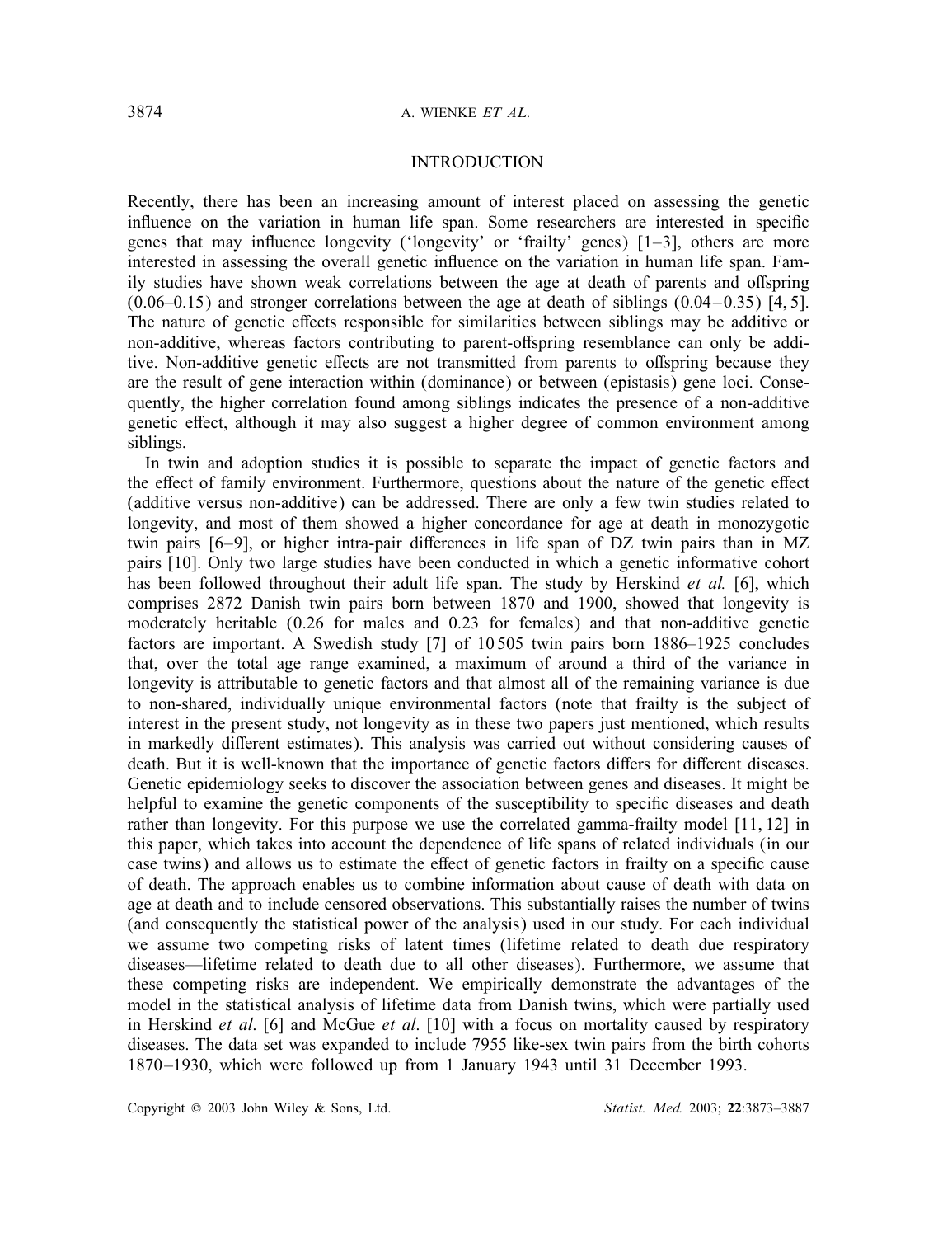Although respiratory diseases have been largely on the decline in industrialized societies over the last century, it is predicted that they will still play an important role in 2020 [13]. From the point of view of public health, respiratory diseases are greatly underestimated. The early part of the century saw a rapid decline in infectious respiratory diseases [14], mostly from tuberculosis but also from influenza and pneumonia. However, there has also been a steady decline in mortality from most chronic lung diseases. On the other hand, the prevalence of asthma and mortality due to asthma have increased markedly.

# MATERIAL AND METHODS

### *Study population*

For our analysis we use survival times of identical (MZ) and fraternal (DZ) male and female twins from the Danish Twin Registry, which was the world's first nation-wide twin registry (established in 1954 by Bent Harvald and Mogens Hauge). This population-based registry includes all twins born in Denmark during the period 1870–1910 and all like-sex pairs born between 1911 and 1930. The birth registers from all 2200 parishes of the relevant calendar years were manually scrutinized to identify all twin births. A search was then carried out for twins, or whenever needed, their closest relatives in regional population registers (in operation since 1924) or other public sources, especially the archives of probate courts and censuses. As soon as a twin was traced, a questionnaire was sent to the twin (if he/she was alive) or to the closest relatives (if not). Questions about phenotypic similarities were included in the questionnaires, so as to assess the zygosity by self-reported similarities. This zygosity classification was compared with laboratory methods (serological markers). The misclassification rate was below 5 per cent [15, 16].

The follow-up procedure traced nearly all twins who did not die or emigrate before the age of 6. For further, detailed information about the construction and the composition of the Danish Twin Registry see Hauge [17].

The registry contains records of 8201 MZ and DZ twin pairs who were born between 1 January 1870 and 31 December 1930 and who were both still alive on 1 January 1943. Consequently, the observations are left truncated. Two hundred and forty six pairs with incomplete cause of death information were excluded, leaving a study population of 7955 pairs. Individuals were followed up to 31 December 1993, and those identied as deceased after that date have been classified here as 'living'. Altogether, we have 1344 male MZ twin pairs and 2411 DZ twin pairs, 1470 female MZ twin pairs and 2730 DZ twin pairs. In addition to the lifetimes, there is information about cause of death for all non-censored observations, i.e. for all included individuals who died before 31 December 1993. For more detailed information about death status, gender, and zygosity of the study population see Table I.

Death status, age at death and cause of death were obtained from the Central Person Register, the Danish Cause-of-Death Register, the Danish Cancer Registry, and other public registries in Denmark. The main source for obtaining information on cause of death was the Death Register at the National Institute of Public Health. Information about cause of death is available from this registry for individuals who died after 1942 [18]. Consequently, cause of death information was included in the twin registry only for twins who died after this year, which results in left truncation in the data set on 1 January 1943.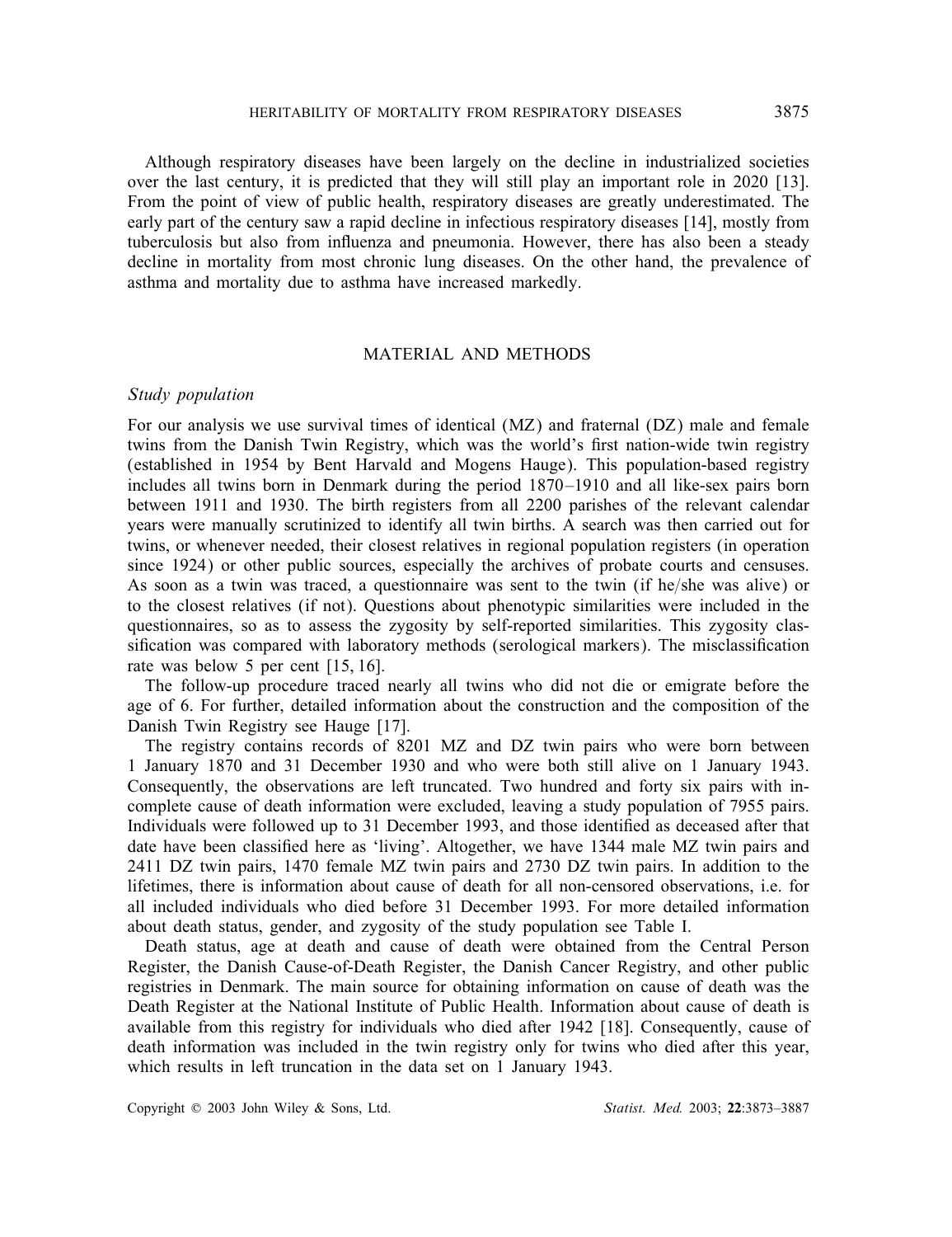|                              |      | Males   |           |         |      | Females  |      |         |  |
|------------------------------|------|---------|-----------|---------|------|----------|------|---------|--|
|                              |      | МZ      | МZ<br>DZ. |         | DZ   |          |      |         |  |
| Both twins dead              | 731  | 54.4%   | 1257      | 52.1%   | 622  | 42.3%    | 1072 | 32.4%   |  |
| One twin alive, co-twin dead | 284  | 21.2%   | 617       | 25.6%   | 332  | 22.6%    | 773  | 28.3%   |  |
| Both twins alive             | 329  | 24.5%   | 537       | 22.3%   | 516  | $35.1\%$ | 885  | 39.3%   |  |
| All pairs together           | 1344 | $100\%$ | 2411      | $100\%$ | 1470 | $100\%$  | 2730 | $100\%$ |  |

Table I. Study population by gender, zygosity and status.

*Note*: Number of pairs.

|  |  |  |  |  |  |  | Table II. Number of deaths in the study population by gender and zygosity. |  |  |  |  |
|--|--|--|--|--|--|--|----------------------------------------------------------------------------|--|--|--|--|
|--|--|--|--|--|--|--|----------------------------------------------------------------------------|--|--|--|--|

|                                              |             |                  | Males        |                     | Females      |                  |              |               |  |
|----------------------------------------------|-------------|------------------|--------------|---------------------|--------------|------------------|--------------|---------------|--|
|                                              |             | МZ               |              | DZ.                 |              | MZ.              |              | DZ.           |  |
| Deaths from resp. diseases                   | 143         | 5.3%             | 203          | $4.2\%$             | 89           | $3.0\%$          | 205          | $3.8\%$       |  |
| Other deaths                                 | 1603        | 59.6%            | 2928         | $60.7\%$            | 1487         | 50.6%            | 2712         | 49.7%         |  |
| Alive (censored)<br>All individuals together | 942<br>2688 | 35.0%<br>$100\%$ | 1691<br>4822 | $35.1\%$<br>$100\%$ | 1364<br>2940 | 46.4%<br>$100\%$ | 2543<br>5460 | 46.6%<br>100% |  |

*Note*: Number of individuals.

The validity of the twin register was established on the basis of a comparison of information about year of death with the nation-wide Danish Cancer Registry. There was 99 per cent agreement, although both registries were independent [16]. Further data corrections increased this level of agreement to almost 100 per cent.

### *Mortality*

*All-cause mortality.* After the age of 6, death rates for Danish twins born between 1870 and 1900 are almost the same as those for the same cohorts of the Danish population. The distributions of age at death for MZ twins are close to those of DZ twins for both sexes [19]. This similarity enables us to generalize genetic results from survival models for twins to the whole population with respect to all-cause mortality.

*Mortality due to respiratory diseases.* Additionally, for our purposes it is necessary to compare the death rates of twins related to diseases of the respiratory system with the respective rates for the general population. The data set contains information whether death was caused by diseases of the respiratory system or not. Respiratory diseases are classied as ICD 470–527 in the sixth and seventh revision and as ICD 460–519 in the eighth ICD revision. The most important subgroups of respiratory diseases are acute lung diseases (acute respiratory infections, influenza, and pneumonia) and chronic lung diseases (bronchitis, emphysema, and asthma). Number of deaths caused by respiratory diseases are given in Table II.

We wished to compare the pattern of death from respiratory diseases for twins with that of the general population. Cause-specific mortality data in five-year age groups  $(20-24, 25-29, 100)$  $30-34$ ,...;  $80-84$ ) are available for the general population going back to 1952 from the WHO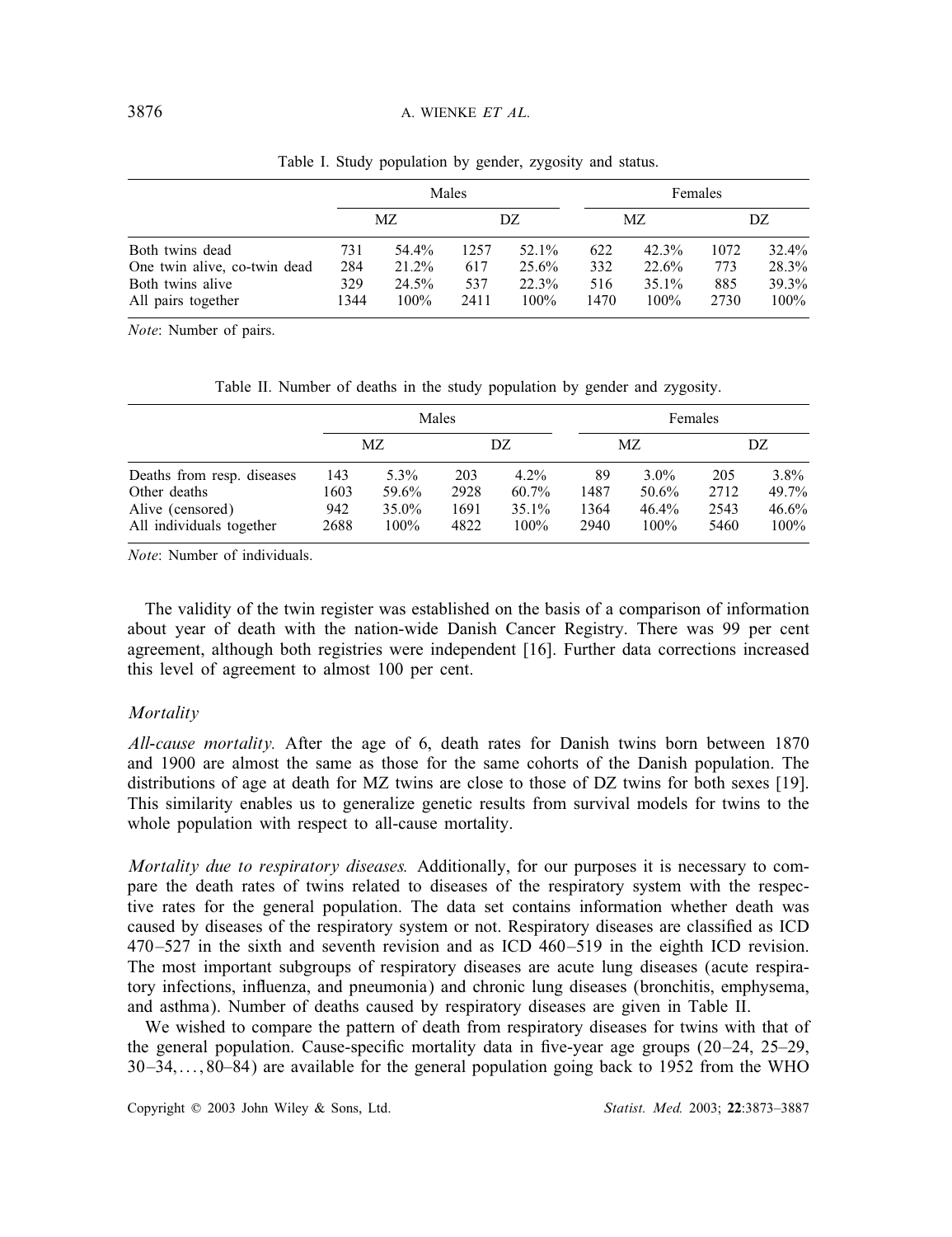

Figure 1. Mortality rates of Danish females with respect to respiratory diseases (Twins = Danish twins,  $DK =$ Danish population).



Figure 2. Mortality rates of Danish males with respect to respiratory diseases (Twins = Danish twins,  $DK = Danish$  general population).

Mortality Data Base. Death rates for respiratory diseases for males and females, respectively, are shown in Figures 1 and 2. The bars for twin mortality rates include 95 per cent condence intervals. Confidence intervals were calculated using the binomial formula.

Standardized mortality ratios  $(SMR)$  for five-year age intervals were used  $[20]$  to detect differences between the mortality pattern of twins and that of the general population. Our analysis shows no significant differences between death rates of female twins and singletons with respect to respiratory diseases (SMR 110 (95 per cent CI: 98–124)). For males a slightly increased mortality of twins compared to the general population was found (SMR 117 (95 per cent CI: 105–130)). These similarities in mortality patterns are fundamental—they allow us to generalize the results from twin studies to the whole population.

# STATISTICAL METHODS

Despite the fact that the study population is truncated and partly censored, for a first rough analysis concordance rates, a widely used and accepted indicator of similarities in twins, were computed to facilitate comparisons with other studies (and also with the results of the following analysis combining elements of lifetime analysis and methods of quantitative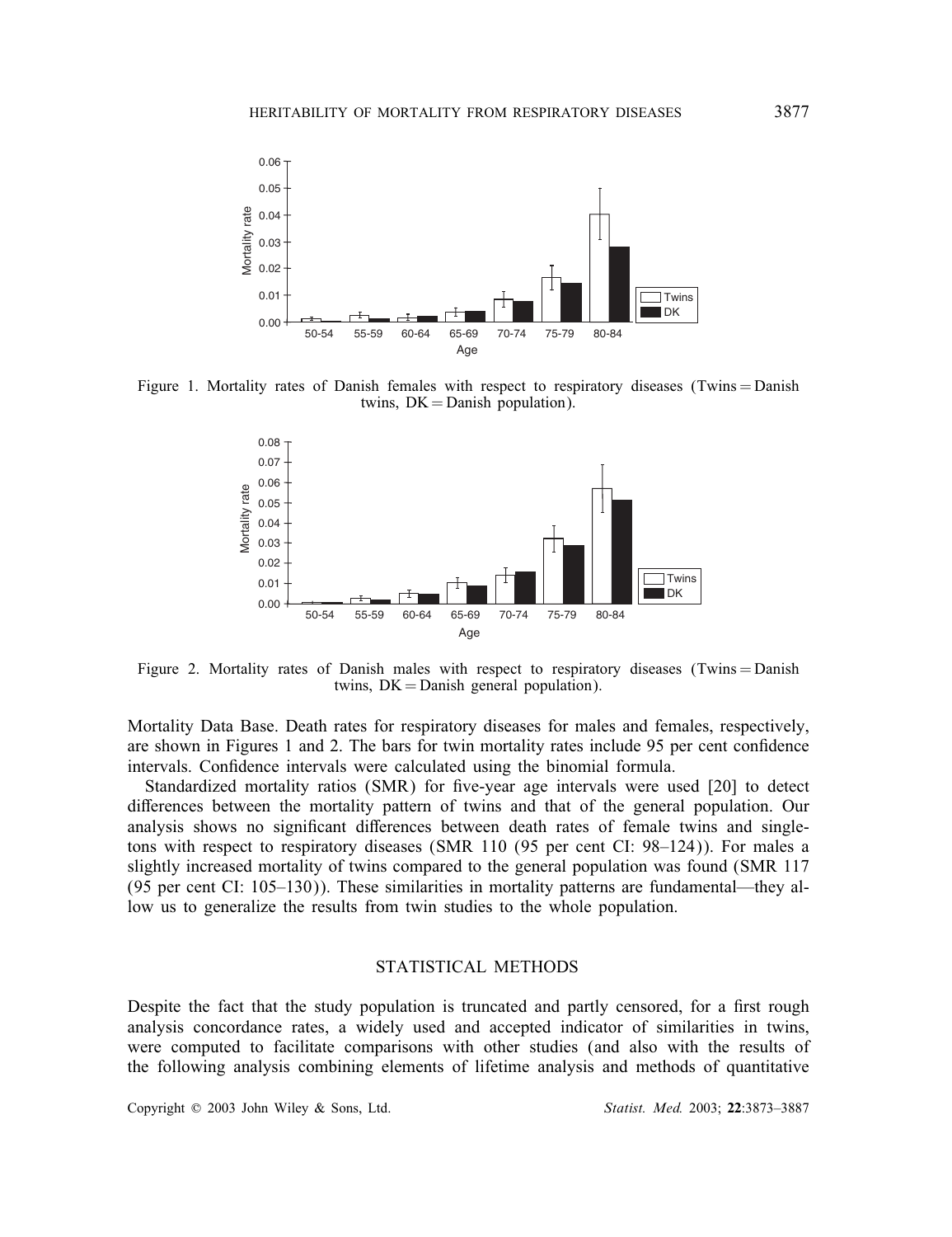genetic). The probandwise concordance rate  $r$  was computed as the probability that a twin is affected given that his/her co-twin is affected [21], which means  $r = 2C/(2C + D)$ , where C and D denote the number of concordant and discordant pairs, respectively. When there is a greater similarity among MZ twin pairs than among DZ twins, we assume an element of heritability. Concordance rates are of limited value in the case of truncated and censored data. For a more powerful approach it is necessary to use the methods of survival analysis. However, univariate lifetime models cannot capture the association between the life spans of related individuals. Consequently, one needs bivariate distributions of dependent lifetimes. The correlated gamma-frailty model [11, 12] (which is an extension of the shared gamma-frailty model [22, 23]) was used to analyse twin lifetimes. It extends the univariate frailty model (for more information about the frailty concept in the univariate case see Vaupel *et al.* [24]). This bivariate lifetime model allows us to include censored observations, which means that we can combine the survival analysis with methods of quantitative genetics.

Let  $T_i$  and  $Z_i$   $(i = 1, 2)$  be the life times and the frailties of the two individuals of a twin pair. Assume that their individual hazards are represented by the proportional hazards model  $\mu(x, Z_i) = Z_i \mu_0(x)$ ,  $i = 1, 2$  with a baseline hazard function  $\mu_0(x)$  describing the risk of dying as a function of age. Let the lifetimes  $T_1$  and  $T_2$  be conditionally independent given frailties Z<sup>1</sup> and Z2, and furthermore a decomposition Z<sup>1</sup> = Y<sup>0</sup> + Y<sup>1</sup> and Z<sup>2</sup> = Y<sup>0</sup> + Y2, where Y0; Y1, and Y<sub>2</sub> are independent gamma-distributed random variables with  $Y_0 \sim G(k_0, \lambda)$ ,  $Y_1 \sim G(k_1, \lambda)$ and  $Y_2 \sim G(k_2, \lambda)$ . Here  $k_0, k_1, k_2, \lambda$  are non-negative parameters. Obviously,  $Z_1$  and  $Z_2$  are correlated in view of the shared part of frailty  $Y_0$  in both  $Z_1$  and  $Z_2$ . To force  $Z_1$  and  $Z_2$  to have the same distribution we assume that shape parameters  $k_1$  and  $k_2$  for the distributions of  $Y_1$  and  $Y_2$  are the same,  $k_1 = k_2$ . This condition is reasonable for twins, because there is no reason to assume different distributions of frailty in twin partners. Furthermore, we employ the standard assumption that the mean frailty of individuals is one (at the beginning of the follow-up), which means that  $EZ_i = 1$ ,  $i = 1, 2$ . The common variance is given by  $\sigma^2 = 1/\lambda$ . Let  $\rho$  be the correlation coefficient of  $Z_1$  and  $Z_2$ , which is given simply by

$$
\rho(Z_1, Z_2) = \frac{k_0}{k_0 + k_1}
$$

Because frailties  $Z_i$  ( $i = 1, 2$ ) are usually unobservable, their correlation coefficient used in the methods of quantitative genetics cannot be estimated from the empirical data directly. So a bivariate lifetime model is needed that allows indirect calculation of the parameters. The bivariate gamma distributed frailty with the above mentioned properties was constructed in Yashin *et al.* [11]. The bivariate survival function is given by the following expression:

$$
S(x_1, x_2) = \frac{S(x_1)^{1-\rho} S(x_2)^{1-\rho}}{(S(x_1)^{-\sigma^2} + S(x_2)^{-\sigma^2} - 1)^{\rho/\sigma^2}}
$$
(1)

where  $S(x)$  is the univariate survival function. Following equation (1) we used a parametric approach by fitting a gamma-Gompertz model to the data, e.g.

$$
S(x) = \left(1 + s^2 \frac{\alpha}{\beta} (e^{\beta x} - 1) \right)^{-1/s^2}
$$

where  $\alpha$ ,  $\beta$ , s, correlation coefficient  $\rho$  and variance of frailty  $\sigma^2$  are parameters to be estimated. A comparison with the semiparametric model (where the marginal univariate lifetimes are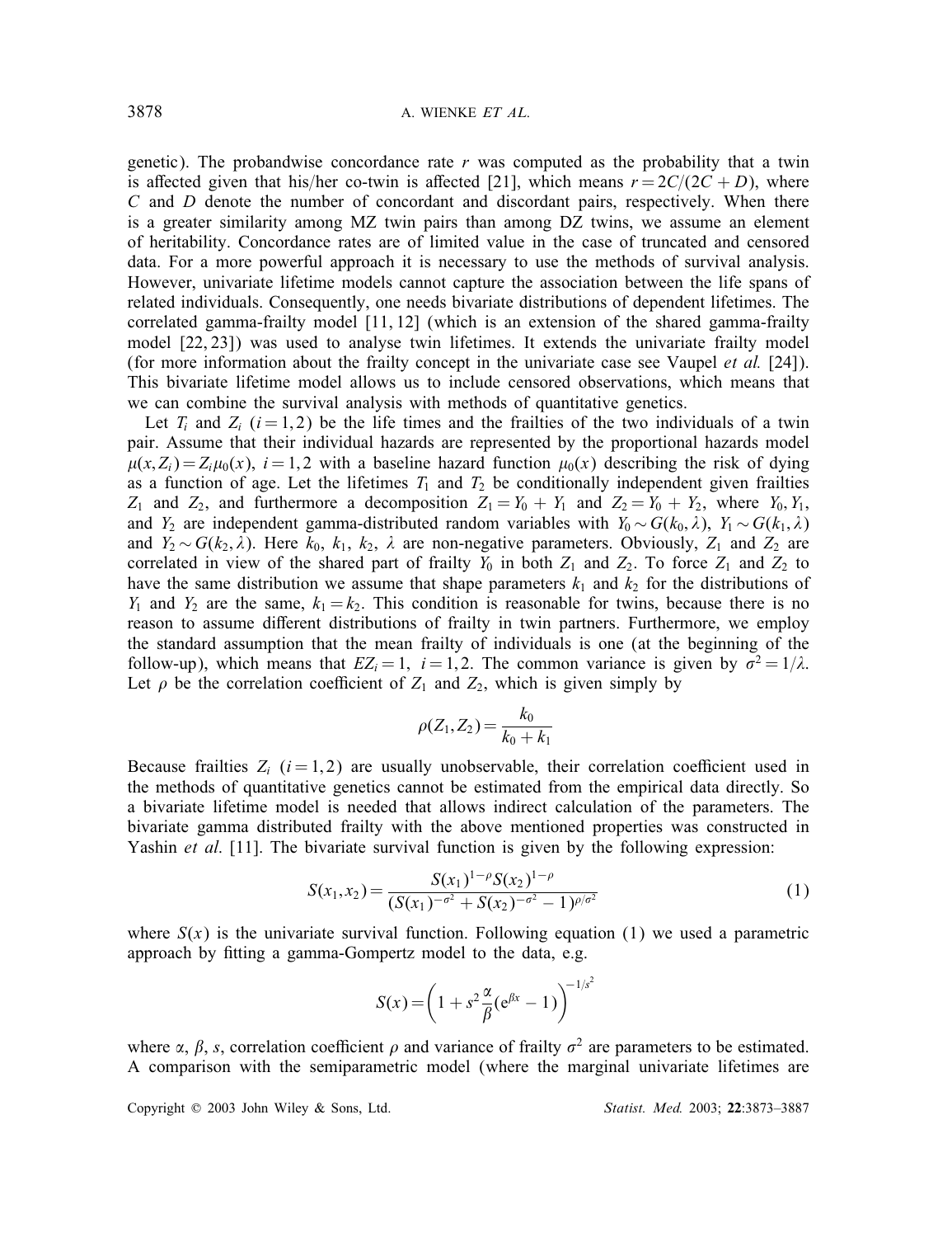non-parametrically estimated using the Kaplan Meier estimator) shows similar results and support this choice of the parametric hazard function (results are not shown here). That is the reason why we use the parametric survival model only for the present analysis. Furthermore, it allows us to use the standard errors calculated in the maximum-likelihood procedure.

As mentioned above, the twin pair data set is not a random selection of twin pairs from the total twin population. Since both members of a twin pair had to be alive on 1 January 1943, the survival times in the data set are sampled from specic conditional distributions. If a twin pair was born in year y (where  $y = \{1870, \ldots, 1930\}$ ), the condition of survival of both twins until the year 1943 implies that both twins had to survive until the age of 1943-y in order to be included in the sample. If the survival times are denoted by  $X_1$  and  $X_2$  with survival function  $S(x_1, x_2)$ , then the conditional survival function for a twin pair born in year  $y$  is:

$$
S_y(x_1, x_2) = P(X_1 > x_1, X_2 > x_2 | X_1 > 1943 - y, X_2 > 1943 - y) = \frac{S(x_1, x_2)}{S(1943 - y, 1943 - y)}\tag{2}
$$

For a combined analysis of MZ and DZ twins, we include two correlation coefficients,  $\rho_{\text{MZ}}$ and  $\rho_{\text{DZ}}$ , respectively. These correlations between MZ and DZ twins provide information about genetic and environmental influences on frailty within individuals. Despite the minor differences in the lifetimes of  $MZ$  and  $DZ$  twins, all other parameters are assumed to be equal for MZ and DZ twins in order to keep the number of parameters in the model as small as possible.

According to standard biometric practice the model assumes no epistasis (genetic interlocus interaction), no gene–environment interaction, and random mating. We assume that the variance of frailty can be expressed as a linear function of unobserved genetic and environmental components:  $Z = A + D + C + E$ , where A is the additive genetic effect, D is the effect due to dominance (i.e. intralocus interactions),  $C$  is the influence of shared environment and  $E$ is the effect due to non-shared environment. Resemblance in MZ twins is caused by three factors: additive genetic factors, dominant genetic factors, and shared environmental factors. Any dissimilarities between MZ twins must arise from non-shared environmental factors. In contrast, dissimilarity between DZ twin pairs, who share on average half of the additive and a quarter of the dominant factors, can also be the result of additive and dominant genetic factors.

We calculated the extent to which variance is attributable to genetic and environmental factors using the structural equation model approach, which has been described in detail elsewhere [25].

Five biometric models based on different assumptions about genetic structure were fit to the data: AE, DE, ACE, ADE and CE. In this notation an ACE model refers to the decomposition of frailty  $Z = A + C + E$ , and a DE model refers to the decomposition  $Z = D + E$ . ADE, AE, CE models are defined similarly. We use the small letters  $a^2$ ,  $d^2$ ,  $c^2$ ,  $e^2$  to refer to the respective proportions of variance. Standard assumptions about quantitative genetics yield the following relations:

$$
\rho_{\rm MZ} = a^2 + d^2 + c^2, \quad \rho_{\rm DZ} = 0.5a^2 + 0.25d^2 + c^2, \quad 1 = a^2 + d^2 + c^2 + e^2 \tag{3}
$$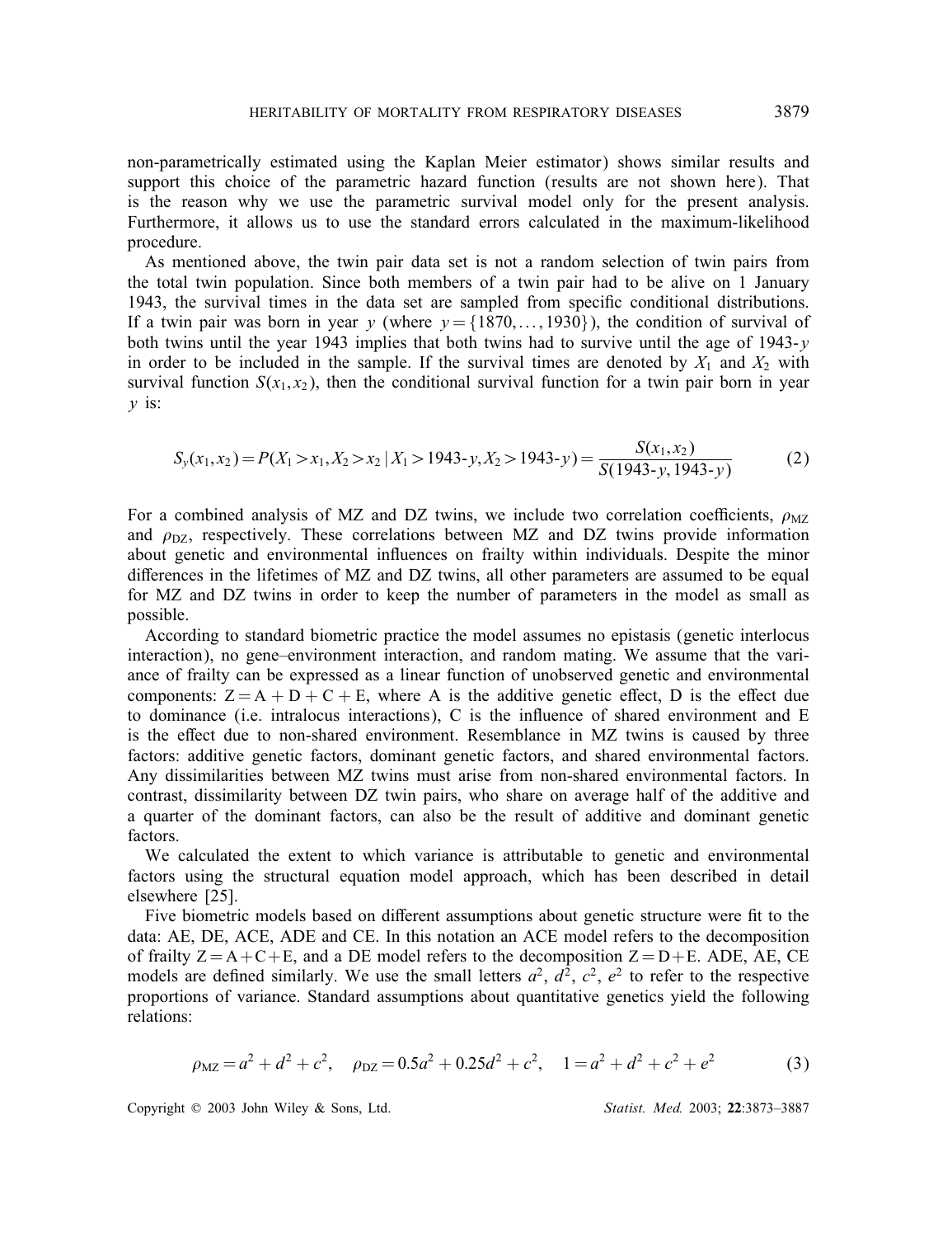|                     |       | Mortality due to respiratory diseases | All-cause mortality |       |  |
|---------------------|-------|---------------------------------------|---------------------|-------|--|
|                     | MZ.   | DZ.                                   | MZ.                 | DZ.   |  |
| Males               |       |                                       |                     |       |  |
| Both twins died     |       | 15                                    | 731                 | 1257  |  |
| One twin died       | 129   | 173                                   | 284                 | 617   |  |
| Both twins censored | 1208  | 2223                                  | 329                 | 537   |  |
| Concordance rate    | 0.098 | 0.148                                 | 0.837               | 0.803 |  |
| Females             |       |                                       |                     |       |  |
| Both twins died     | 5     | 3                                     | 622                 | 1072  |  |
| One twin died       | 79    | 199                                   | 332                 | 773   |  |
| Both twins censored | 1386  | 2528                                  | 516                 | 885   |  |
| Concordance rate    | 0.112 | 0.029                                 | 0.789               | 0.735 |  |

Table III. Number of concordant/discordant pairs and concordance rates.

Because of these three relations, only models with three unknown parameters are identifiable. More complex models require mortality information on additional groups of relatives such as parents or children or twins reared apart.

To combine the approach of quantitative genetics with the methods of survival analysis we used the extended correlated gamma-frailty model with genetic and environmental components of frailty. In this approach the genetic and environmental parameters of frailty decomposition are estimated directly by the maximum likelihood method. For more detailed information about this point see Yashin and Iachine [26]. We performed the analysis with statistical software packages SPSS [27] and GAUSS [28].

### RESULTS

The number of concordant and discordant twin pairs with respect to death caused by respiratory diseases are given in Table III. Using the classic twin study design we calculate probandwise concordance rates of MZ and DZ twins for a preliminary analysis. For all-cause mortality (both sexes) and for deaths caused by respiratory diseases in females, there were a greater proportion of concordant pairs among the monozygotic twins than among the dizygotic twins, which suggests that there is a genetic component. However, for respiratory diseases in males the opposite effect is observed.

# *All causes*

It is easy to see from Table IV, that for males the ACE and the ADE model converge to the AE model. The estimates of  $c^2$  and  $d^2$  are zero or close to zero, with large standard errors. The AE model is better than the ACE and ADE models according to the likelihoodratio test. Since not all of our models are nested, we use the Akaike information criterion (AIC) to compare them. According to the AIC the AE model gives the best fit for males, with heritability estimate of  $0.58 \ (0.07)$ . For females, the DE models fits the data best with heritability estimate of  $0.63$  ( $0.11$ ). The purely environmental CE model does not fit the data well.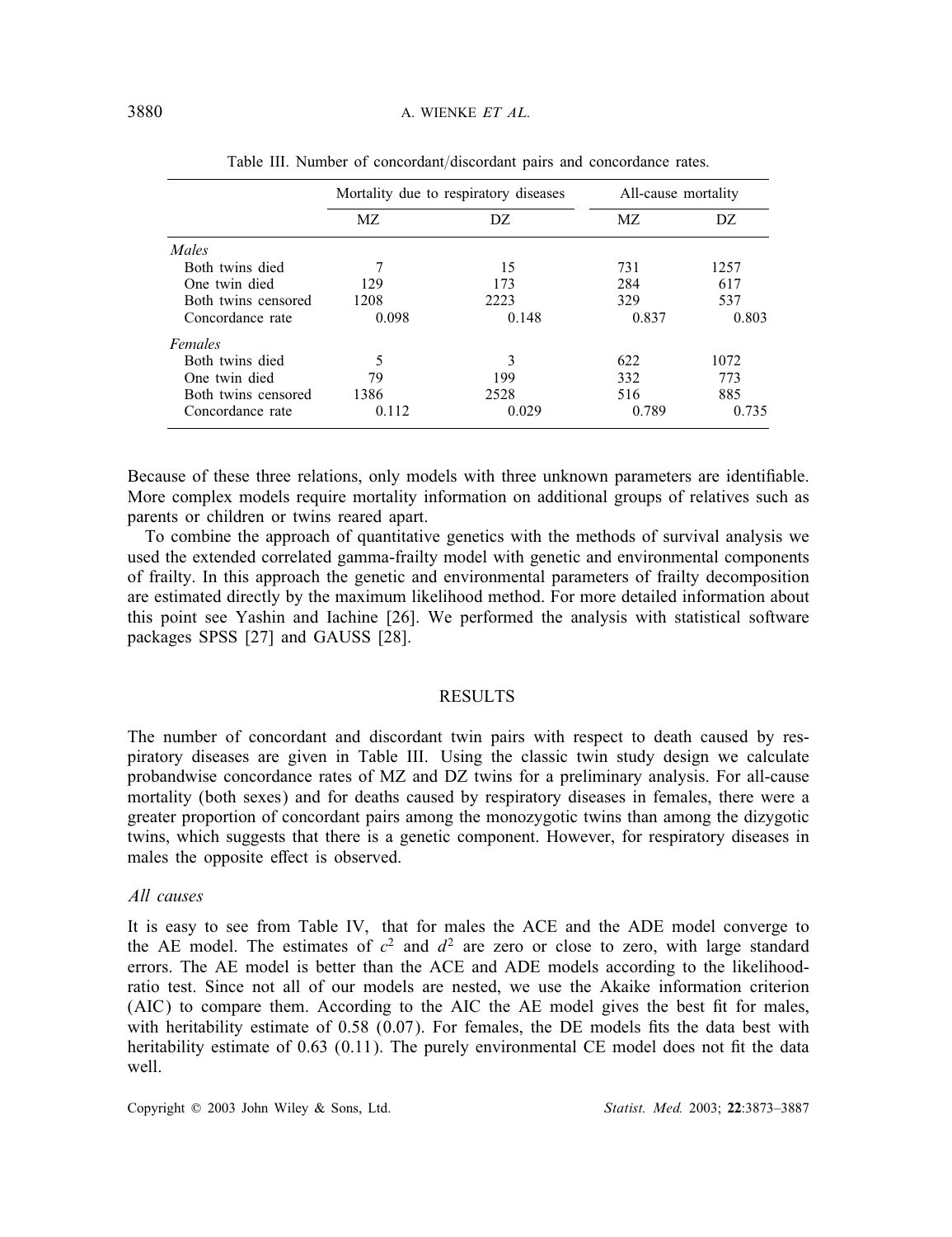|            | Correlated gamma-frailty model (gamma-Gompertz parameterization) |         |                |         |         |            |  |  |  |  |  |
|------------|------------------------------------------------------------------|---------|----------------|---------|---------|------------|--|--|--|--|--|
|            | $\sigma$                                                         | $a^2$   | c <sup>2</sup> | $d^2$   | $e^2$   | <b>AIC</b> |  |  |  |  |  |
| Males      |                                                                  |         |                |         |         |            |  |  |  |  |  |
| <b>ACE</b> | 1.333                                                            | 0.467   | 0.106          |         | 0.427   | 41304.5334 |  |  |  |  |  |
|            | (0.178)                                                          | (0.118) | (0.091)        |         | (0.071) |            |  |  |  |  |  |
| AE         | 1.364                                                            | 0.584   |                |         | 0.416   | 41303.9603 |  |  |  |  |  |
|            | (0.179)                                                          | (0.069) |                |         | (0.069) |            |  |  |  |  |  |
| ADE        | 1.364                                                            | 0.584   |                | 0.000   | 0.416   | 41305.9603 |  |  |  |  |  |
|            | (0.179)                                                          | (0.069) |                | $(-)$   | (0.069) |            |  |  |  |  |  |
| DE         | 1.443                                                            |         |                | 0.579   | 0.421   | 41324.3124 |  |  |  |  |  |
|            | (0.201)                                                          |         |                | (0.068) | (0.068) |            |  |  |  |  |  |
| <b>CE</b>  | 1.277                                                            |         | 0.449          |         | 0.551   | 41319.2056 |  |  |  |  |  |
|            | (0.179)                                                          |         | (0.061)        |         | (0.061) |            |  |  |  |  |  |
| Females    |                                                                  |         |                |         |         |            |  |  |  |  |  |
| ACE        | 1.334                                                            | 0.526   | 0.000          |         | 0.474   | 15216.7560 |  |  |  |  |  |
|            | (0.269)                                                          | (0.107) | $(-)$          |         | (0.107) |            |  |  |  |  |  |
| AE         | 1.385                                                            | 0.508   |                |         | 0.492   | 15214.7560 |  |  |  |  |  |
|            | (0.282)                                                          | (0.103) |                |         | (0.103) |            |  |  |  |  |  |
| ADE        | 1.320                                                            | 0.428   |                | 0.117   | 0.455   | 15216.0000 |  |  |  |  |  |
|            | (0.261)                                                          | (0.196) |                | (0.199) | (0.109) |            |  |  |  |  |  |
| DE         | 1.195                                                            |         |                | 0.626   | 0.374   | 15214.2520 |  |  |  |  |  |
|            | (0.220)                                                          |         |                | (0.115) | (0.115) |            |  |  |  |  |  |
| <b>CE</b>  | 1.396                                                            |         | 0.342          |         | 0.658   | 15219.2080 |  |  |  |  |  |
|            | (0.370)                                                          |         | (0.091)        |         | (0.091) |            |  |  |  |  |  |
|            |                                                                  |         |                |         |         |            |  |  |  |  |  |

Table IV. Estimates of the components of variance in frailty to all-cause mortality.

*Note*:  $\sigma^2$ —Variance of frailty.  $a^2$ —Additive genetic factors,  $c^2$ —Common environment,  $d^2$ —Genetic effects due to dominance,  $e^2$ —Individual environment.

#### *Respiratory diseases*

The situation for respiratory diseases (Table V) is an entirely different one. For males in models that include genetic components (ACE, ADE, AE, and DE), the standard errors are large compared with the heritability estimators (for example, 0.58 (0.48) in the AE model), indicating that there is no or only small genetic influence in frailty to respiratory diseases. The purely environmental model CE is preferred by the AIC and also by the likelihood ratio test. For females the DE model gives the best fit to the data, with a heritability estimate of  $0.18$  (0.09). Consistent with these findings are higher concordance rates among male DZ twins than among MZ twins and an inverse result for females (Table III).

Because of the small number of pairs where both twins died of respiratory diseases we performed a combined analysis of both males and females. Despite the fact that the standard deviation  $\sigma$  of frailty differs substantially (3.05 and 9.80 for males and females, respectively) the likelihood ratio test did not indicate significant differences ( $\chi^2 = 2.70$ ,  $p = 0.10$ ). Consequently, assuming  $\sigma$  to be equal for males and females, we tested the hypothesis of equal genetic parameters for males and females in the ACE and ADE model (Table VI). The likelihood ratio test did not detect any evidence of significant differences in the genetic parameters of males and females (ACE model:  $\chi^2 = 2.90$ ,  $p = 0.23$ ; ADE model:  $\chi^2 = 2.58$ ,  $p = 0.28$ ).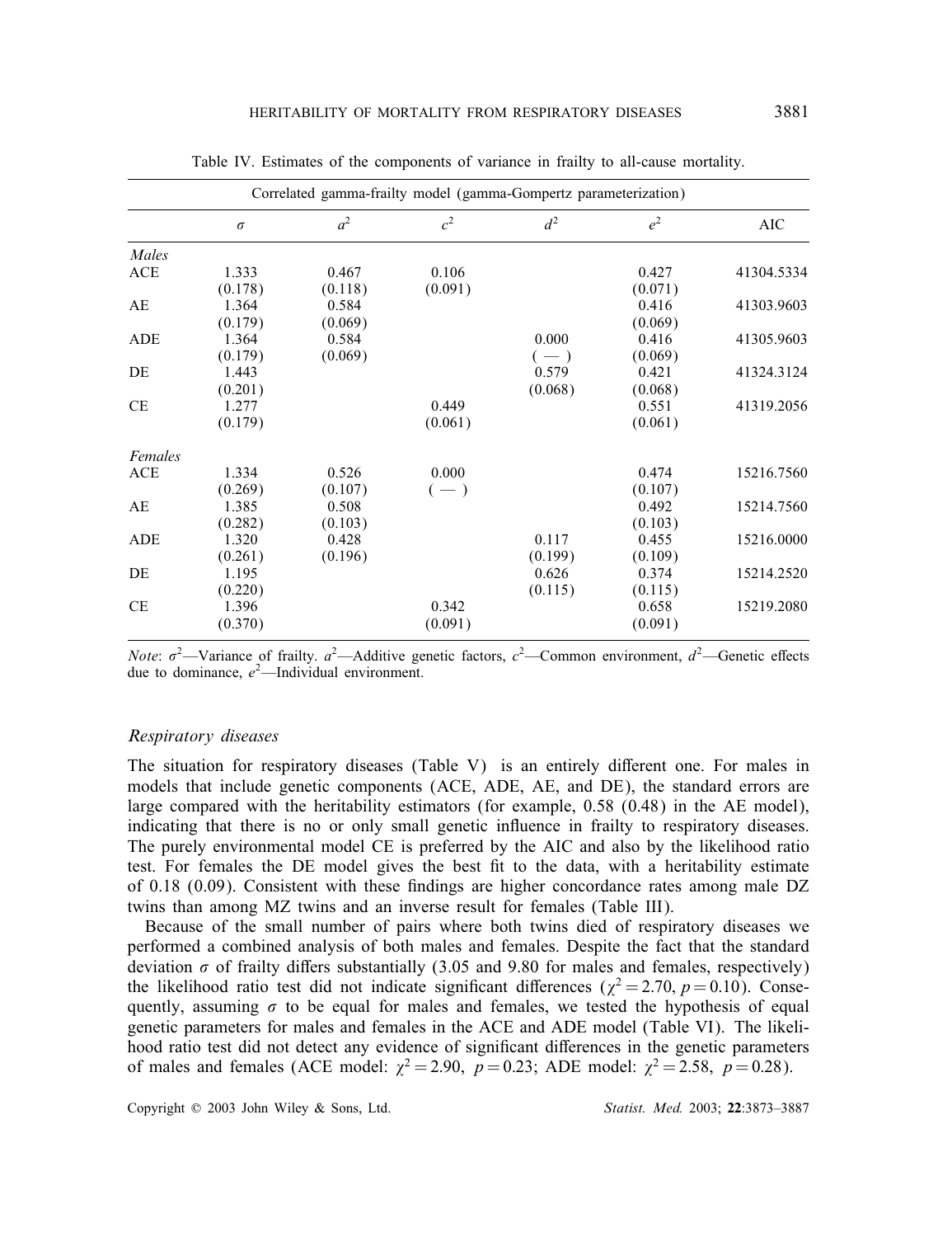|            | Correlated gamma-frailty model (gamma-Gompertz parameterization) |                |                |         |         |            |  |  |  |  |  |
|------------|------------------------------------------------------------------|----------------|----------------|---------|---------|------------|--|--|--|--|--|
|            | $\sigma$                                                         | a <sup>2</sup> | c <sup>2</sup> | $d^2$   | $e^2$   | <b>AIC</b> |  |  |  |  |  |
| Males      |                                                                  |                |                |         |         |            |  |  |  |  |  |
| ACE        | 3.051                                                            | 0.000          | 0.422          |         | 0.578   | 4447.5111  |  |  |  |  |  |
|            | (1.559)                                                          | $(-)$          | (0.251)        |         | (0.251) |            |  |  |  |  |  |
| AE         | 2.966                                                            | 0.581          |                |         | 0.419   | 4447.6890  |  |  |  |  |  |
|            | (2.084)                                                          | (0.484)        |                |         | (0.484) |            |  |  |  |  |  |
| ADE        | 2.966                                                            | 0.581          |                | 0.000   | 0.419   | 4449.6890  |  |  |  |  |  |
|            | (2.085)                                                          | (0.485)        |                | $(-)$   | (0.485) |            |  |  |  |  |  |
| DE         | 3.500                                                            |                |                | 0.505   | 0.495   | 4452.3002  |  |  |  |  |  |
|            | (2.746)                                                          |                |                | (0.424) | (0.424) |            |  |  |  |  |  |
| CE         | 3.051                                                            |                | 0.422          |         | 0.578   | 4445.5111  |  |  |  |  |  |
|            | (1.559)                                                          |                | (0.251)        |         | (0.251) |            |  |  |  |  |  |
| Females    |                                                                  |                |                |         |         |            |  |  |  |  |  |
| <b>ACE</b> | 9.499                                                            | 0.142          | 0.000          |         | 0.858   | 4056.6840  |  |  |  |  |  |
|            | (3.112)                                                          | (0.072)        | $(-)$          |         | (0.072) |            |  |  |  |  |  |
| AE         | 9.508                                                            | 0.142          |                |         | 0.858   | 4054.6840  |  |  |  |  |  |
|            | (3.113)                                                          | (0.072)        |                |         | (0.072) |            |  |  |  |  |  |
| ADE        | 9.794                                                            | 0.000          |                | 0.185   | 0.815   | 4055.3064  |  |  |  |  |  |
|            | (3.291)                                                          | $(-)$          |                | (0.089) | (0.089) |            |  |  |  |  |  |
| DE         | 9.795                                                            |                |                | 0.185   | 0.815   | 4053.3064  |  |  |  |  |  |
|            | (3.288)                                                          |                |                | (0.089) | (0.089) |            |  |  |  |  |  |
| CE         | 9.379                                                            |                | 0.086          |         | 0.914   | 4057.0444  |  |  |  |  |  |
|            | (3.092)                                                          |                | (0.047)        |         | (0.047) |            |  |  |  |  |  |
|            |                                                                  |                |                |         |         |            |  |  |  |  |  |

Table V. Estimates of the components of variance in frailty to mortality due to respiratory diseases.

*Note*:  $\sigma^2$ —Variance of frailty.  $a^2$ —Additive genetic factors,  $c^2$ —Common environment,  $d^2$ —Genetic effects due to dominance,  $e^2$ —Individual environment.

Both models imply an AE model as the best tting model. In the ACE model, the shared environment was zero.

# DISCUSSION

This report evaluates data on twin pairs from the Danish Twin Registry. The subjects were followed from 1943 to 1993. Our analysis of mortality from all causes and from diseases of the respiratory system assesses the importance of genetic and environmental factors, and it allows us to calculate heritability estimates and to evaluate the nature of the genetic influence on cause-specific mortality. Our analysis of frailty (liability to mortality from respiratory diseases and from all causes) presented here is based on a relatively large twin population. However, the methodology described in this paper is not restricted to twin analysis. It can be extended to analyse the lifetimes of different relatives, but in this case multivariate correlation's and different family sizes occur and relations  $(3)$  have to be change [25].

The major findings of this study are the profound influence of genetic factors on all-cause mortality as well as the moderate influence of genetic factors on diseases of the respiratory system in females. No genetic component was found in frailty to mortality from respiratory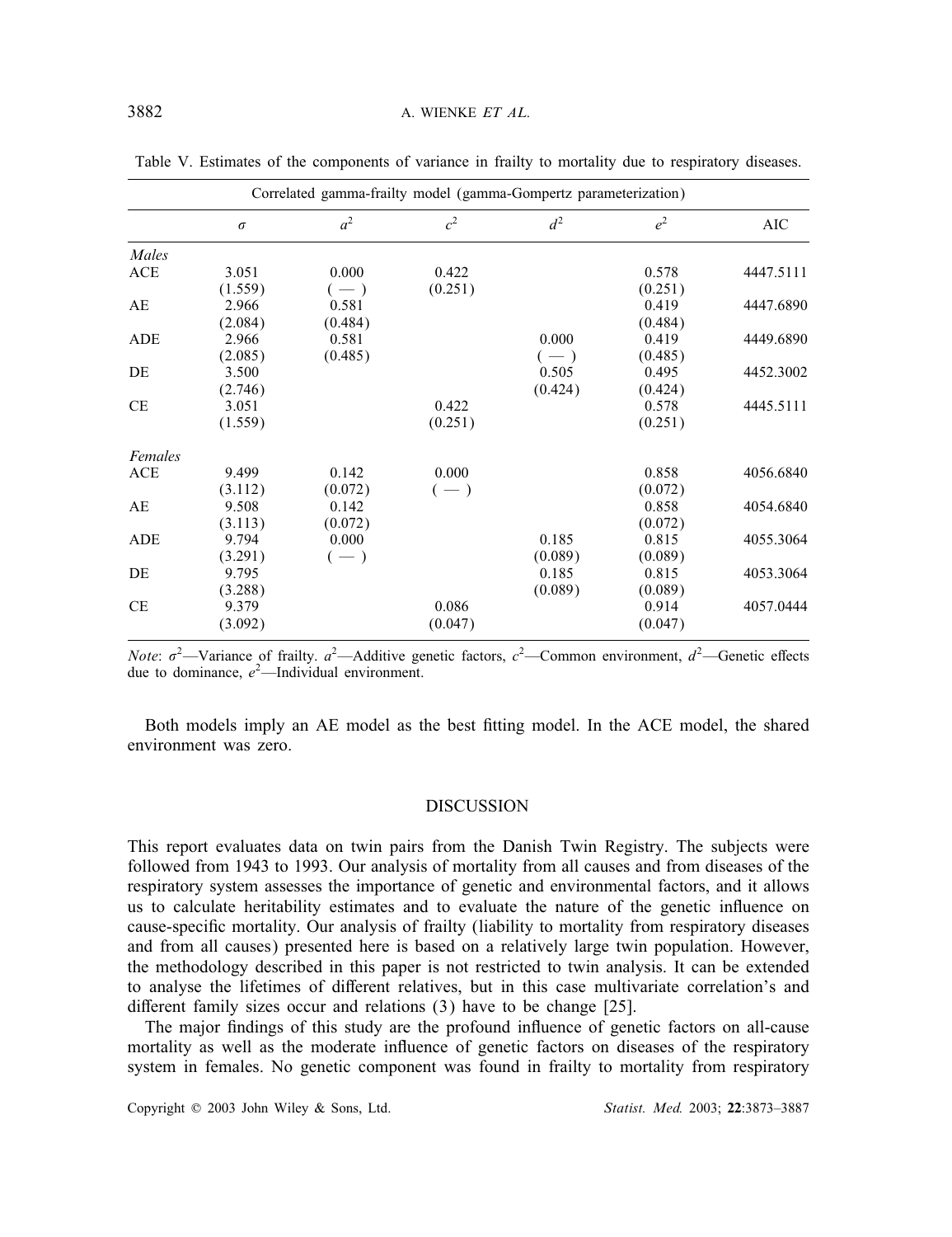|                      | Correlated gamma-frailty model (gamma-Gompertz parameterization) |                   |                |       |             |              |                                |            |  |  |  |  |
|----------------------|------------------------------------------------------------------|-------------------|----------------|-------|-------------|--------------|--------------------------------|------------|--|--|--|--|
|                      | $\sigma$                                                         | $a^2$             | c <sup>2</sup> | $d^2$ | $e^2$       | $Log-L$      | $\chi^2$ -statistic            | $p$ -value |  |  |  |  |
| ACE model            |                                                                  |                   |                |       |             |              |                                |            |  |  |  |  |
| Males*               | 4.406                                                            | 0.000             | 0.294          |       | 0.706       |              |                                |            |  |  |  |  |
|                      | $(-)$                                                            | $(-)$             | $(-)$          |       | $(-)$       |              |                                |            |  |  |  |  |
| Females*             | 4.406                                                            | $0.222$ $0.000$   |                |       | 0.778       | $-4241.6140$ |                                |            |  |  |  |  |
|                      |                                                                  | $(-)$ $(-)$ $(-)$ |                |       | $(-)$       |              |                                |            |  |  |  |  |
| $Males^{\dagger}$    | 5.450                                                            | 0.265             | 0.004          |       | 0.731       |              |                                |            |  |  |  |  |
|                      | (1.906)                                                          | (0.315)           | (0.230)        |       | (0.119)     |              |                                |            |  |  |  |  |
| Females <sup>†</sup> | 5.450                                                            | 0.265             | 0.004          |       | 0.731       | $-4243.0618$ | $\chi^2 = 2.90$                | $p = 0.23$ |  |  |  |  |
|                      | (1.906)                                                          | (0.315)           | (0.230)        |       | (0.119)     |              |                                |            |  |  |  |  |
| ADE model            |                                                                  |                   |                |       |             |              |                                |            |  |  |  |  |
| Males*               | 4.877                                                            | 0.357             |                | 0.000 | 0.643       |              |                                |            |  |  |  |  |
|                      |                                                                  | $(-)$ $(-)$       |                | $(-)$ | $(-)$       |              |                                |            |  |  |  |  |
| Females*             | 4.877                                                            | 0.000             |                | 0.281 | 0.719       | $-4241.7731$ |                                |            |  |  |  |  |
|                      |                                                                  | $(-)$ $(-)$       |                | $(-)$ | $(-)$       |              |                                |            |  |  |  |  |
| Males <sup>‡</sup>   | 5.408                                                            | 0.272             |                | 0.000 | 0.728       |              |                                |            |  |  |  |  |
|                      |                                                                  | $(-)$ $(-)$       |                |       | $(-)$ $(-)$ |              |                                |            |  |  |  |  |
| Females <sup>‡</sup> | 5.408                                                            | 0.272             |                |       | 0.000 0.728 |              | $-4243.0618$ $\gamma^2 = 2.58$ | $p = 0.28$ |  |  |  |  |
|                      | $(-)$                                                            | $(-)$             |                | $(-)$ | $(-)$       |              |                                |            |  |  |  |  |

Table VI. Estimates of the components of variance in frailty to mortality due to respiratory diseases. Combined analysis of males and females.

*Note*:  $\sigma^2$ —Variance of frailty.  $a^2$ —Additive genetic factors,  $c^2$ —Common environment,  $d^2$ —Genetic effects due to dominance,  $e^2$ —Individual environment.

 ${}^{\epsilon}\sigma_{\text{males}} = \sigma_{\text{females}}.$ 

 $\sigma_{\text{males}} = \sigma_{\text{females}}$ ,  $a_{\text{males}}^2 = a_{\text{females}}^2$ ,  $c_{\text{males}}^2 = c_{\text{females}}^2$ .  ${}^{\ddagger}\sigma_{\rm males}=\sigma_{\rm females},\ a^2_{\rm males}=a^2_{\rm females},\ d^2_{\rm males}=d^2_{\rm females}.$ 

diseases in males. However, a combined analysis of males and females detects a genetic component in frailty to mortality from respiratory diseases.

The classic concordance analysis shows a greater proportion of concordant pairs among the MZ twins than among the DZ twins for all-cause mortality and mortality due to respiratory disorders (the latter for females only). The concordance rates for all-cause mortality are very high because of the long follow-up period.

Estimates of heritability based on different biometric models range from zero (respiratory diseases in males) up to 0.63 (all-cause mortality in females). These estimates are robust in the sense that values derived from the additive AE and non-additive DE model are nearly identical.

The results with respect to all-cause mortality (heritability estimates of 0.58 (0.07) and  $0.63$   $(0.11)$  for males and females, respectively, from the best-fitting AE and DE model, respectively) confirm the estimates obtained in previous studies: the heritability in frailty is around 0.5 [12, 26, 29] for both sexes, which supports the hypothesis of additive nature of responsible genetic factors [26, 29]. Our estimates of heritability are substantially higher than those found in a previous analysis [6] of mortality in Danish twins born 1870–1900 (approximately 38 per cent of the present sample), which had values between 0.20 and 0.26.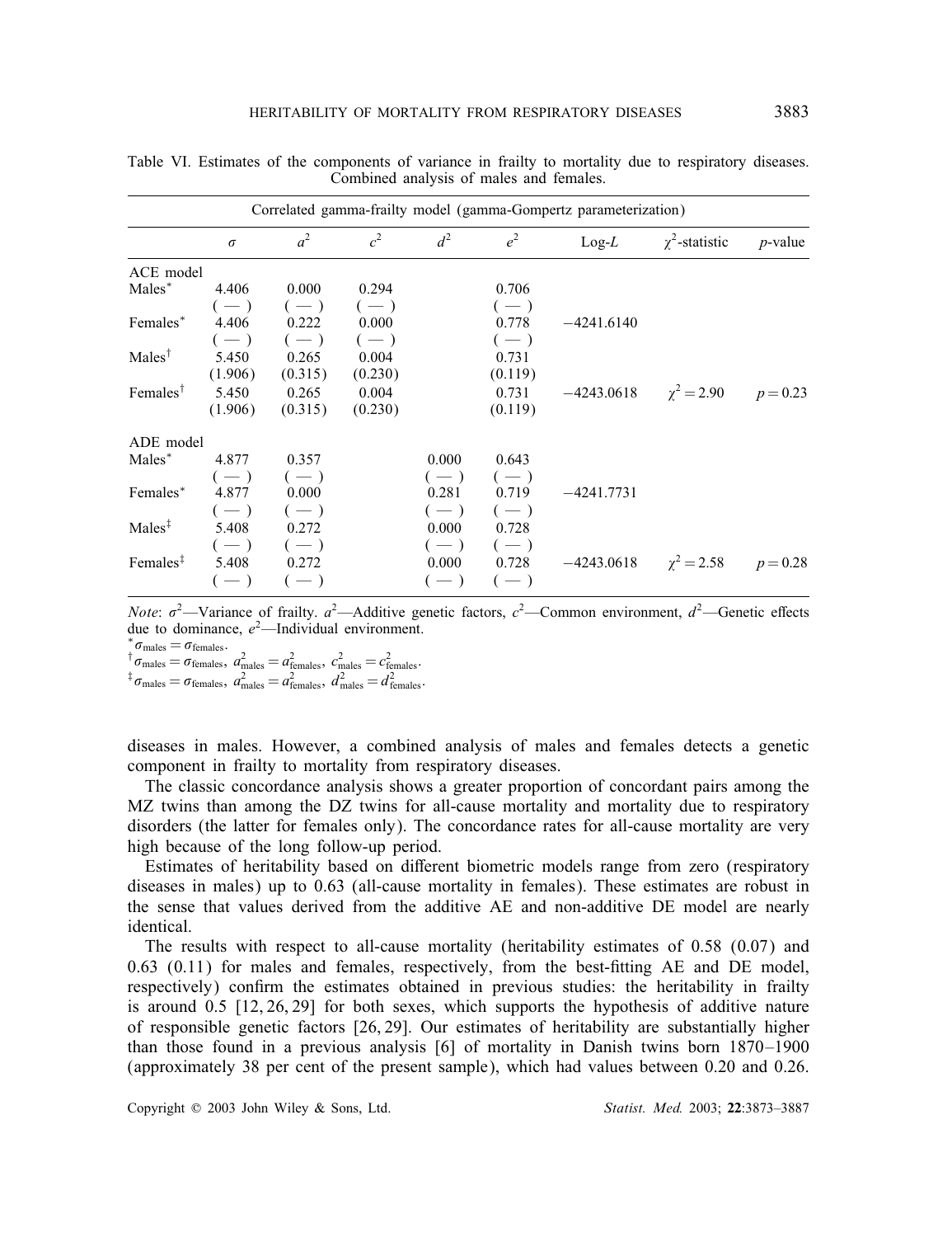A Swedish study [7] resulted in heritability estimates of around one third. The higher degree of heritability found in our study was expected, because the trait under study was frailty and not life span as in the previous studies. Heritability estimates are always higher for frailty than for life span. Because of the assumption of conditional independence of life spans given their frailties, all genetic and environmental factors responsible for similarities in twin pairs are included in frailty. Apart from this, frailty contains only parts of non-shared environmental factors, other parts being included in the baseline hazard function.

Jarvik *et al*. [10] found in a study of 853 twin pairs (with at least one partner surviving to age  $60$ ) mean intra-pair differences in lifespan to be higher in DZ twin pairs (6 years) than in MZ twin pairs (3 years) suggesting a genetic influence on lifetime. A study of 960 adult Danish adoptees [30] supports the hypothesis of genetic influences on premature death; this is consistent with the results in the present study.

While all twins combined have a mortality rate similar to that of the general population, MZ twins show slightly better survival than DZ twins. This difference may be due to selective factors [31].

Our analysis of male and female mortality with respect to respiratory diseases shows no uniform pattern. For males the purely environmental CE models gave the best fit with respect to the AIC, which indicates that mortality due to these diseases have no—or only a weak genetic component. For females, the CE model gave the worst fit to the data. According to AIC, the DE model is the best, with a heritability estimate of 0.18 (0.09). This is in agreement with the higher concordance rates for male DZ twins compared with MZ twins and the opposite relation for females. A combined analysis of males and females favours an AE model with a heritability estimate of 0.27 (0.31). Perhaps the number of deaths is too small (and standard errors thus too large) to detect the possible gender differences found in the separate analysis.

The finding for males contradicts the conclusion in the literature, that there is a substantially genetic influence in the aetiology of asthma. Asthma is an important cause of death in the group of respiratory diseases. Heritability estimates for asthma obtained by twin studies using questionnaires range from 0.6 to 0.75 [32–34]. For an overview in this area see Koppelman [35]. In the largest twin study [36] to date (undertaken in Finland), heritability of asthma was found to be 0.68 for females and zero for males. We found a similar pattern in the present study. The design of the Finnish study differed from that of previous twin studies of asthma in that the Finnish twins were not contacted directly. Rather, nation-wide health records were computer linked to determine whether asthma was noted on death certificates, hospital discharge records and/or medication-reimbursement records.

However, all these studies are based on asthma rather than on respiratory diseases in general and morbidity was analyzed instead of mortality. Maybe this is one reason for the difference compared to our study.

To our knowledge, the present analysis is the first twin study in respiratory disease mortality in general. Furthermore, our analysis allows us to combine information on cause of death with lifetime information. This survival analysis approach promises to be a more powerful tool than the common analysis of binary traits (ill/healthy or death/alive).

Frailty is a latent variable similar to the conventional approach, which deals with the latent variable liability (usually assumed to be normally distributed) as susceptibility to disease and death [37]. However, frailty models are more appropriate in the context of duration data because of truncation and censoring problems and because of the analytical form of the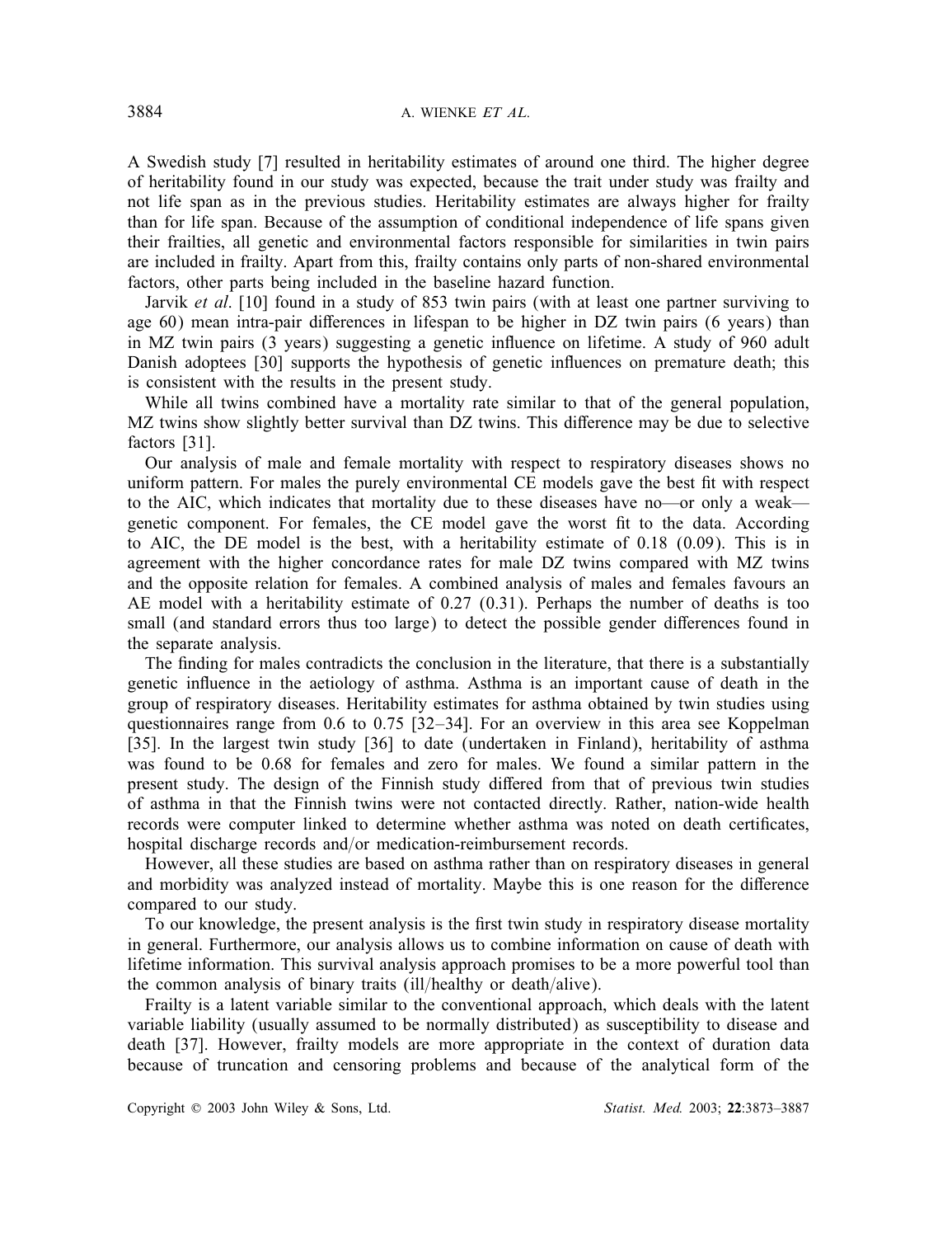likelihood function, which facilitates further numerical calculations. Frailty models can shed much more light on the complicated processes underlying the genetics of longevity.

When parameters of frailty distribution are estimated, the properties of life spans can be studied by using the bivariate survival function, but this is beyond the scope of this paper.

Cause-of-death statistics are taken at face value although there are limitations in time trend comparability with respect to the validity and reliability of cause of death certication and coding and with respect to revisions in the ICD. By describing mortality for a relatively broad diagnostic group like respiratory diseases, the effects of this limitation are lessened.

Misclassification may be a source of bias potentially introduced with the determination of zygosity. Determination of zygosity by means of a questionnaire is a reliable method, with a misclassification rate below 5 per cent when compared with a blood analysis  $[15, 16]$ . Since the zygosity has been determined previously and independently of cause of death, no marked bias is introduced with regard to respiratory diseases.

There is one inherent difficulty in this kind of study related to the fact that the data contains only cause of death diagnosed after 1942. About 45 per cent of all twin pairs included in the Danish Twin Registry (especially twins from the older birthcohorts who died at early ages) are lost to the analysis because of unknown cause of death (or unknown zygosity). If genetic factors have a stronger effect at younger ages (as found in Sørensen *et al.* [30]), this loss may lead to an underestimation of genetic effects. Despite this limitation, the present study is one of the largest twin studies in this area with a reasonable number of deaths, resulting from the long follow-up period.

A second limitation of this study is the lack of information about risk factors such as smoking, alcohol intake, diet etc. In interpreting our results, we cannot rule out the possibility that MZ twins shared more environmental risk factors than the DZ twins. For example, MZ twins are more concordant with respect to their smoking behaviour than DZ twins [38]. This greater similarity of experience could be important if these environmental features are predictive of the trait under study and could thus inflate estimates of the genetic influence.

The aetiology of respiratory diseases cannot differ between twins and singletons if the results from twin studies are to be applied to the general population. The fetal origins hypothesis has led to concerns about the validity of the classic twin model. It states that the risk of adult mortality is heightened by retardation in intrauterine growth. The association between low birth weight and asthma [39] and reduced adult forced expiratory volume in one second  $(FEV_1)$  [40] support this hypothesis with respect to respiratory diseases. Indeed, twins are, on average, lighter than singletons at birth and may, therefore, have an increased risk of acquiring respiratory diseases in later life. However, comparisons of mortality rates with respect to respiratory diseases show no differences between twins and the general population. Consequently, it seems reasonable to extend the results of the present study to the general population.

Our study suggests that there is a substantial genetic component in frailty to all-cause mortality for both sexes and a modest genetic component in frailty to respiratory disease mortality in females.

#### ACKNOWLEDGEMENTS

This research was partly supported by NIH/NIA grant 7PO1 AG08761-09. The authors wish to thank Silvia Leek and Karl Brehmer for help in preparing this paper for publication. The presentation was greatly improved by valuable and detailed comments of a referee.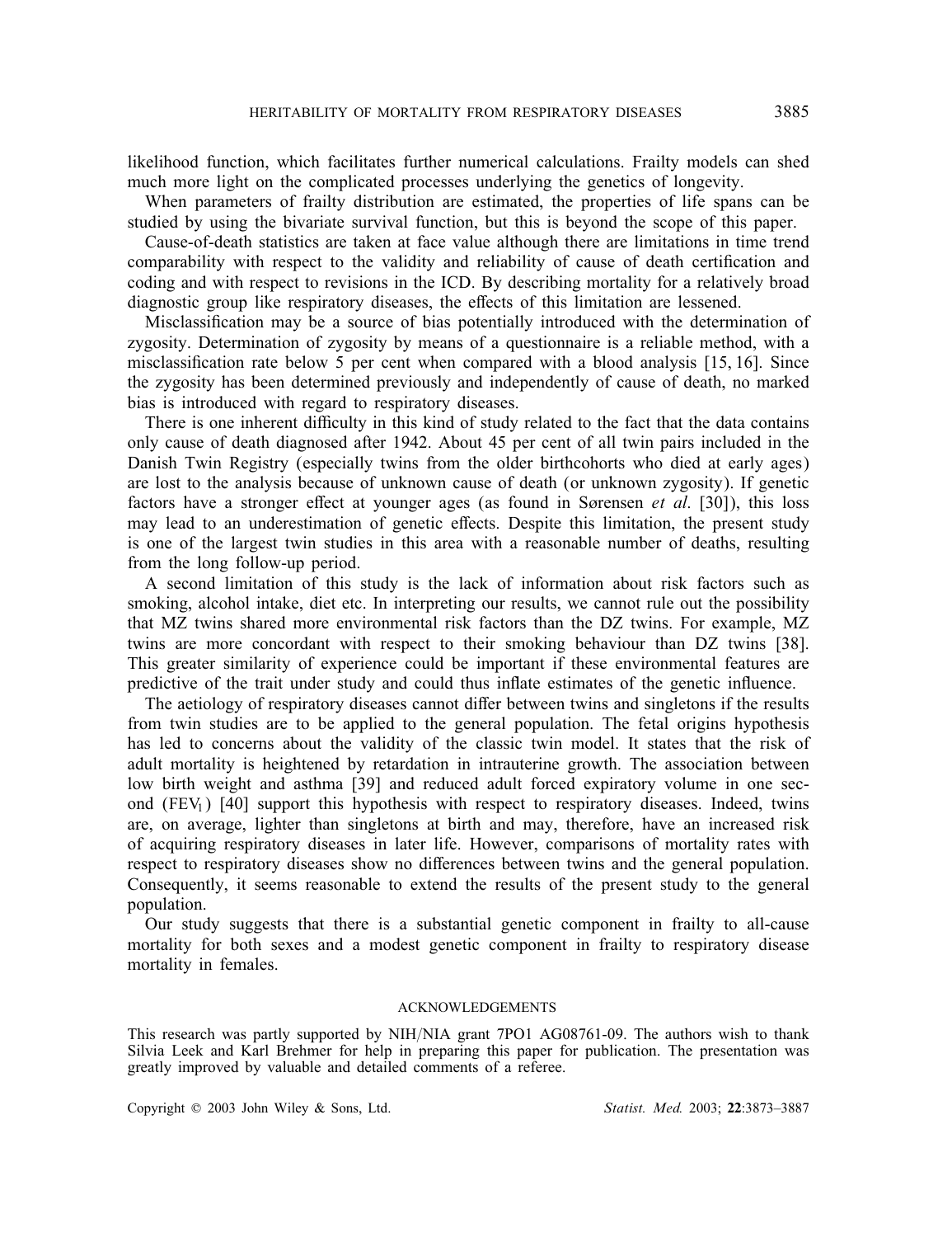### 3886 A. WIENKE *ET AL*.

#### REFERENCES

- 1. Schachter F, Faure-Delanef, L, Guenot F, Rouger H, Froguel P, Lesueur-Ginot L, Cohen D. Genetic associations with human longevity at the APOE ACE loci. *Nature Genetics* 1994; 6:29–32.
- 2. Galinsky D, Tysoe C, Brayne CE, Easton DF, Huppert FA, Dening TR, Paykel ES, Rubinsztein DC. Analysis of the apo  $E$ /apo C-I, angiotensin converting enzyme and methylenetetrahydrofolate reductase genes as candidates affecting human longevity. Atherosclerosis 1997; 129:177-183.
- 3. Yashin AI, Vaupel JW, Andreev KF, Tan Q, Iachine IA, Carotenuto L, de Benedictis G, Bonafe M, Valensin S, Franceschi C. Combining genetic and demographic information in population studies of ageing and longevity. *Journal of Epidemiology and Biostatistics* 1998; 3:289–294.
- 4. Cohen BH. Family pattern of mortality and life-span. *The Quarterly Review of Biology* 1964; 39:130 –181.
- 5. Wyshak G. Fertility and longevity in twins, sibs, and parents of twins. *Social Biology* 1978; 25:315–330.
- 6. Herskind AM, McGue M, Holm NV, Sørensen TIA, Harvald B, Vaupel JW. The heritability of human longevity: a population-based study of 2872 Danish twin pairs born 1870–1900. *Human Genetics* 1996; 97:319–323.
- 7. Ljungquist B, Berg S, Lanke J, McClearn G, Pedersen N. The effect of genetic factors for longevity: a comparison of identical and fraternal twins in the Swedish Twin Registry. *Journal of Gerontology* 1998; 53A:M441–M446.
- 8. McGue M, Vaupel JW, Holm NV, Harvald B. Longevity is moderately heritable in a sample of Danish twin pairs born 1870–1880. *Journal of Gerontology* 1993; 48:B237–B244.
- 9. Hrubec Z, Neel JV. Familial factors in early deaths: twins followed 30 years to ages 51–61 in 1978. *Human Genetics* 1981; 59:39– 46.
- 10. Jarvik L, Falek A, Kallmann FJ, Lorge I. Survival trends in a senescent twin population. *American Journal of Human Genetics* 1960; 12:170 –179.
- 11. Yashin AI, Vaupel JW, Iachine I. Correlated individual frailty: an advantageous approach to survival analysis of bivariate data. *Mathematical Population Studies* 1995; 5:145–159.
- 12. Yashin AI, Iachine I. Genetic analysis of durations: correlated frailty model applied to the survival of Danish twins. *Genetic Epidemiology* 1995; 12:529–538.
- 13. Murray CJ, Lopez AD. Alternative projections of mortality and disability by cause 1990 –2020: Global Burden of Disease Study. *Lancet* 1997; 349:1498–1504.
- 14. Armstrong GL, Conn LA, Pinner RW. Trends in infectious disease mortality in the United States during the 20th century. *Journal of the American Medical Association* 1999; 281:61–66.
- 15. Lykken DT. The diagnosis of zygosity in twins. *Behavior Genetics* 1978; 8:437– 473.
- 16. Holm NV. The use of twin studies to investigate causes of diseases with complex etiology with a focus on cancer (in Danish). *Ph.D. Thesis*, Odense University, Odense, 1983.
- 17. Hauge M. The Danish Twin Register. In *Prospective Longitudinal Research*, Mednich SA, Baert AE, Bachmann BP (eds). Oxford Medical: Oxford, 1968; 217–222.
- 18. Juel K, Helweg-Larsen K. The Danish registers of causes of death. *Danish Medical Bulletin* 1999; 46:354 –357.
- 19. Christensen K, Vaupel JW, Holm NV, Yashin AI. Mortality among twins after age 6: fetal origins hypothesis versus twin method. *British Medical Journal* 1995; 310:432– 436.
- 20. Taeger D, Sun Y, Keil U, Straif K. A stand-alone windows application for computing exact person years, standardized mortality ratios and condence intervals in epidemiological studies. *Epidemiology* 2000; 11: 607–608.
- 21. McGue M. When assessing the twin concordance, use the probandwise not the pairwise rate. *Schizophrenia Bulletin* 1992; 18:171–176.
- 22. Nielsen GG, Gill RD, Andersen PK, Srensen TIA. A counting process approach to maximum likelihood estimation in frailty models. *Scandinavian Journal of Statistics* 1992; 19:25–43.
- 23. Hougaard P. *Analysis of Multivariate Survival Data*. Springer: New York, 2000.
- 24. Vaupel JW, Manton KG, Stallard E. The impact of heterogeneity in individual frailty on the dynamics of mortality. *Demography* 1979; 16:439– 454.
- 25. Neale MC, Cardon LR. *Methodology for Genetic Studies of Twins and Families*. Kluwer, Dordrecht, 1992.
- 26. Yashin AI, Iachine IA. Environment determines 50% of variability in individual frailty: results from Danish twin study. *Research Report. Population Studies of Aging*, vol. 10, Odense University, Denmark, 1994.
- 27. Statistical Package for the Social Sciences (SPSS). SPSS, Inc.: Chicago, 1989–1997.
- 28. GAUSS. Aptech Systems, Inc.: Maple Valley WA, 1984 –1996.
- 29. Yashin AI, Iachine I. How long can humans live? Lower bound for biological limit of human longevity calculated from Danish twin data using correlated frailty model. *Mechanisms of Aging and Development* 1995; 80: 147–169.
- 30. Sørensen TIA, Nielsen GG, Anderson PK, Teasdale TW. Genetic and environmental influences on premature death in adult adoptees. *New England Journal of Medicine* 1988; 318:727–732.
- 31. Yashin AI, Iachine I. What difference does the dependence between durations make? Insights for population studies of aging. *Lifetime Data Analysis* 1999; 5:5–22.
- 32. Skadhauge LR, Christensen K, Kyvik KO, Sigsgaard T. Genetic and environmental influence on asthma: a population based study of 11,688 Danish twin pairs. *European Respiratory Journal* 1999; 13:8–14.